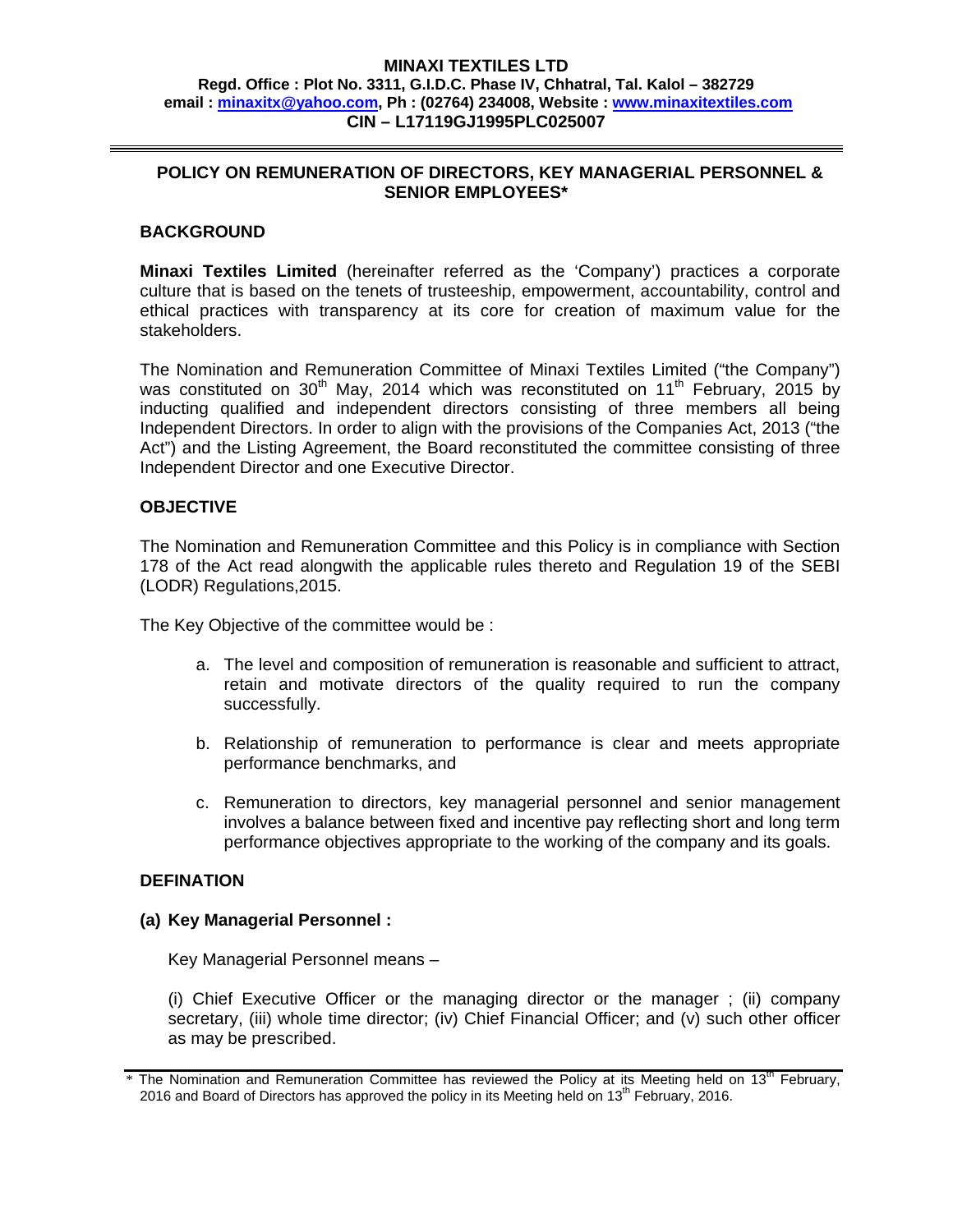# **(b) Senior Management :**

Senior Management means personnel of the company who are members of its core management team excluding the Board of Directors. This would also include all members of management one level below the executive directors including all functional heads.

# **ROLE OF COMMITTEE**

- A. To identify persons who are qualified to become Directors and who may be appointed in Senior Management in accordance with the criteria laid down. The explanation "Senior Management" means personnel of the Company who are members of its core management team excluding Board of Directors comprising of all members of management one level below the executive directors, including the functional heads.
- B. To lay down the criteria for appointment of persons in senior management and appointment of directors.
- C. To recommend to the Board the person(s) to be appointed as directors and senior management and their removal in accordance with the criteria laid down by the committee.
- D. To carry out evaluation of performance of every director.
- E. To formulate the criteria for determining qualifications, positive attributes and independence of a director.
- F. To recommend to the Board a policy relating to the remuneration of the directors, key managerial personnel and other employees.
- G. To ensure that the remuneration policy formulated by the committee be disclosed in the Board's Report.

### **MEMBERSHIP**

- The Committee shall consist of a minimum 3 non-executive directors, majority of them being independent Director.
- Minimum two (2) members shall constitute a quorum for the Committee meeting.
- Membership of the Committee shall be disclosed in the Annual Report.
- Term of the Committee shall be continued unless terminated by the Board of Directors.

# **CHAIRMAN**

- Chairman of the Committee shall be an Independent Director.
- Chairperson of the company may be appointed as a member of the Committee but shall not be a Chairman of the Committee.
- In the abosence of the Chairman the members of the Committee present at the meeting shall choose one amongst them to act as Chairman.
- Chairman of the Nomination and Remuneration Committee meeting could be present at the Annual General Meeting or may nominate some other member to answer the shareholder's queries.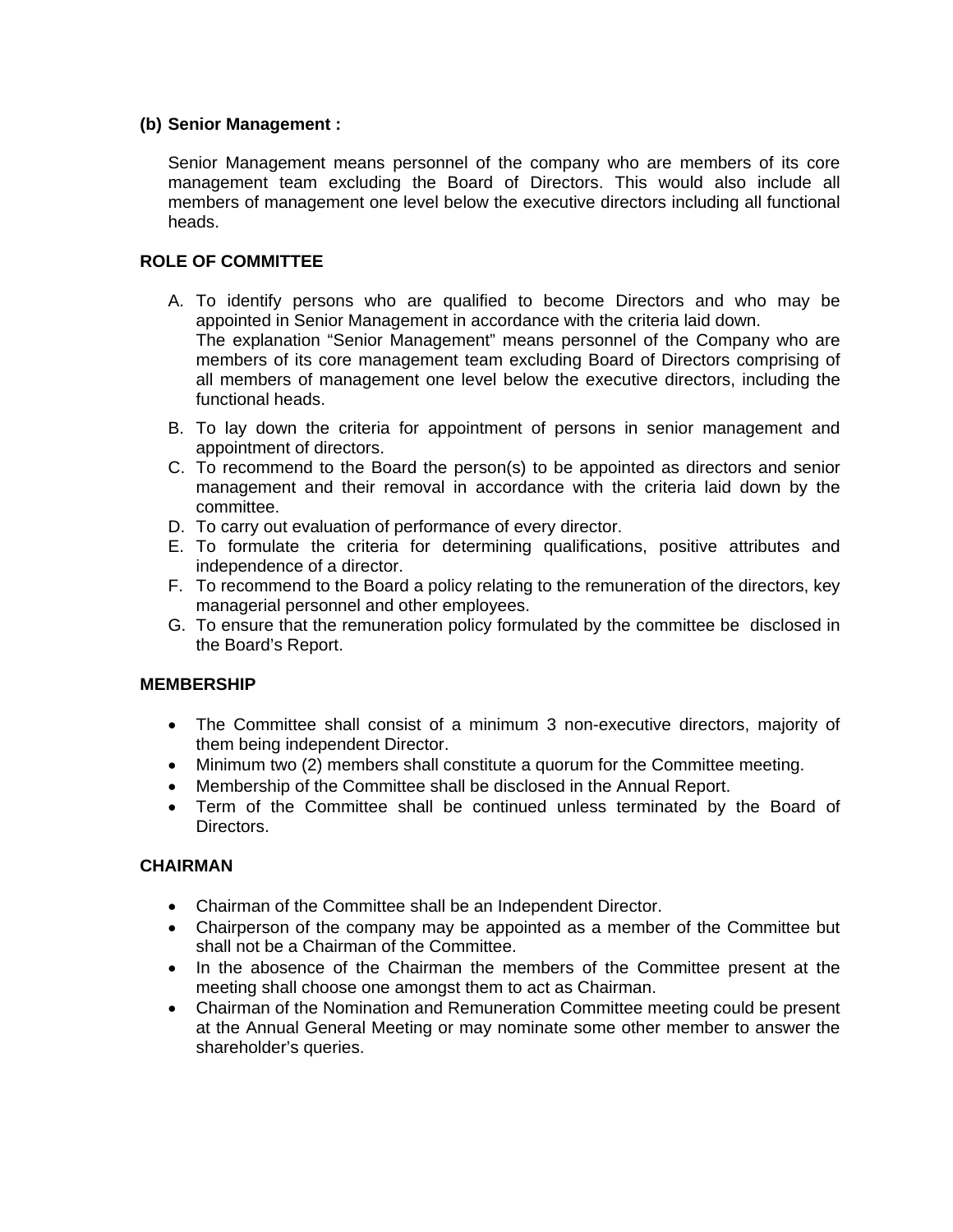### **COMMITTEE MEMBER'S INTEREST**

- A member of the committee is not entitled to be present when his or her own remuneration is discussed at a meeting or when his or her performance is being evaluated.
- The Committee may invite such executives, as it considers appropriate, to be present at the meetings of the committee.

### **VOTING**

- Matters arising for determination at Committee meetings shall be decided by a majority of votes of Members present and voting and any such decision shall for all purposes be deemed a decision of the committee.
- In the case of equality of votes, the Chairman of the meeting will have a casting vote.

# **CRITERIA FOR DETERMINING THE FOLLOWING**

#### **Policy for Selection and Appointment of Directors and their remuneration :**

### **i) Criteria of selection of Non Executive Directors**

a) The Non-Executive Directors shall be of high integrity with relevant expertise and experience so as to have a diverse Board with Directors having expertise in any of the fields of manufacturing, marketing, finance, taxation, law, governance and general management.

#### **ii) Remuneration**

The Non-Executive Directors shall be entitled to receive remuneration by way of sitting fees, reimbursement of expenses for participation in the Board / Committee meetings as detailed hereunder:

A Non-Executive Director shall be entitled to receive sitting fees for each meeting of the Board or Committee of the Board attended by him/ her, of such sum as may be approved by the Board of Directors within the overall limits prescribed under the Companies Act, 2013 and the Companies (Appointment and Remuneration of Managerial Personnel) Rules, 2014;

#### **Remuneration Policy for the Senior Management Employees**

- a) In determining the remuneration of the Senior Management Employees (i.e. KMPs and Executive Committee Members) the Nomination and Remuneration Committee shall ensure / consider the following:
	- i. the relationship of remuneration and performance benchmark is clear;
	- ii. the balance between fixed and incentive pay, if any reflecting short and long term performance objectives, appropriate to the working of the Company and its goals:
	- iii. the remuneration may be divided into two components viz. fixed component comprising salaries, perquisites and retirement benefits and a variable component comprising performance bonus;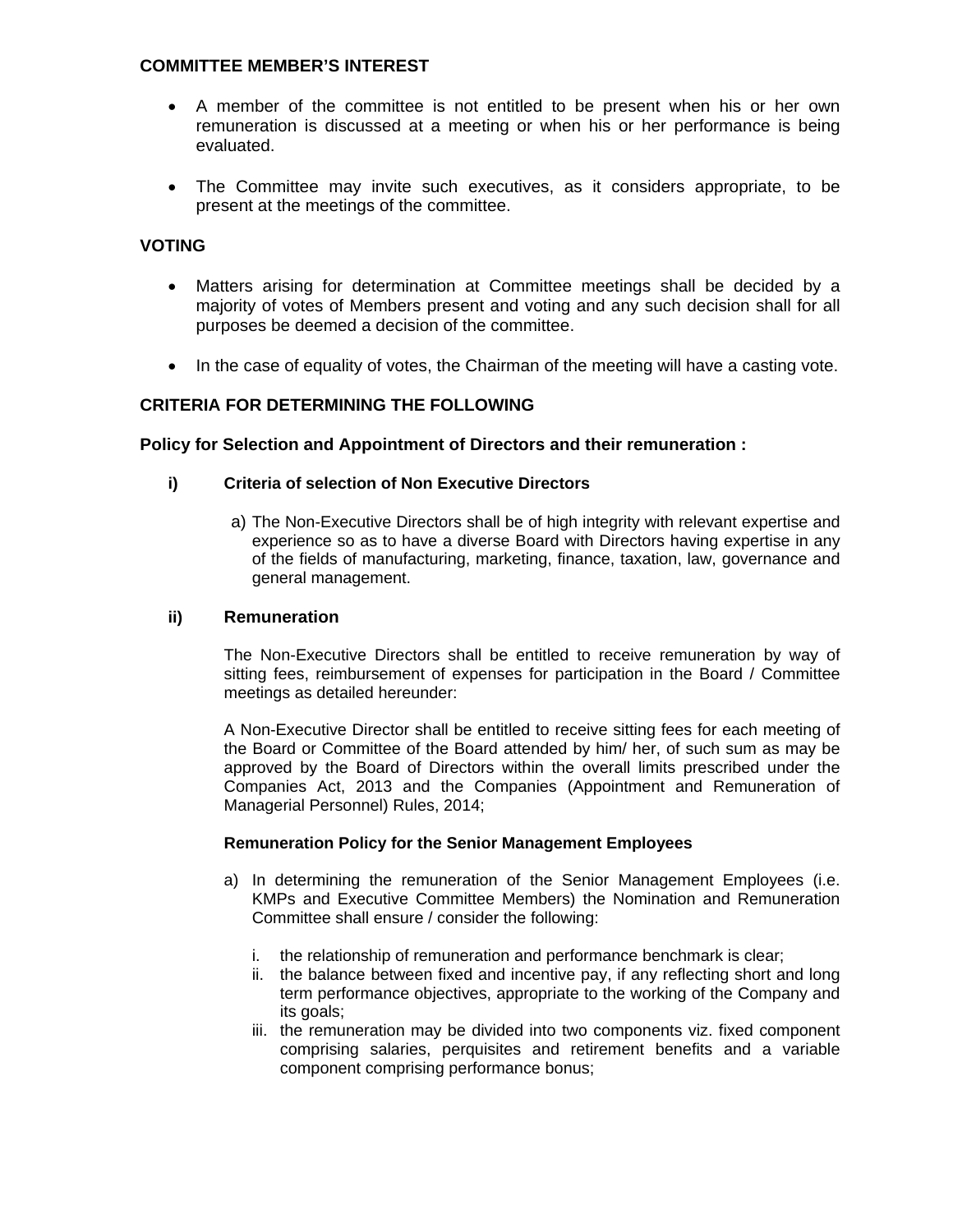- iv. the remuneration including annual increment and performance bonus may be decided based on the criticality of the roles and responsibilities, the Company's performance vis-à-vis the annual budget achievement, individuals performance, industry benchmark and current compensation trends in the market.
- b) The Managing Director will carry out the individual performance review, while recommending the annual increment and performance incentive to the Nomination and Remuneration Committee for its review and approval.

### **iii) CEO / Managing Director/ Whole Time Director - Criteria for selection /appointment**

For the purpose of selection of the CEO / MD/ WTD, the Nomination and Remuneration Committee shall identify persons of integrity who possess relevant expertise, experience and leadership qualities required for the position and shall take into consideration recommendation, if any, received from any member of the Board. The Committee will also ensure that the incumbent fulfills such other criteria with regard to age and other qualifications as laid down under the Companies Act, 2013 or other applicable laws.

### **Remuneration for the CEO / Managing Director/ Whole Time Director**

- **a)** At the time of appointment or re-appointment, the CEO / Managing Director/ Whole Time Director shall be paid such remuneration as may be mutually agreed between the Company (which includes the Nomination and Remuneration Committee and the Board of Directors) and the CEO / Managing Director/ Whole Time Director within the overall limits prescribed under the Companies Act, 2013.
- **b)** The remuneration shall be subject to the approval of the Members of the Company in General Meeting.
- **c)** In determining the remuneration (including the fixed increment and performance bonus) the Nomination and Remuneration Committee shall ensure / consider the following:
	- the relationship of remuneration and performance benchmarks is clear;
	- balance between fixed and incentive pay reflecting short and long term performance objectives, appropriate to the working of the Company and its goals;
	- responsibility required to be shouldered by the CEO / Managing Director/ Whole Time Director, the industry benchmarks and the current trends;
	- the Company's performance vis-à-vis the annual budget achievement and individual performance.

Following criteria are also to be considered :

- $\triangleright$  Responsibilities and duties:
- $\triangleright$  Time and efforts devoted;
- $\triangleright$  Value addition:
- $\triangleright$  Profitability of the company and growth of its business;
- $\triangleright$  Analyzing each and every position and skill for fixing the remuneration yardstick;
- $\triangleright$  Standard for certain functions where there is a scarcity of qualified resources;
- $\triangleright$  Ensuring tax efficient remuneration structures;